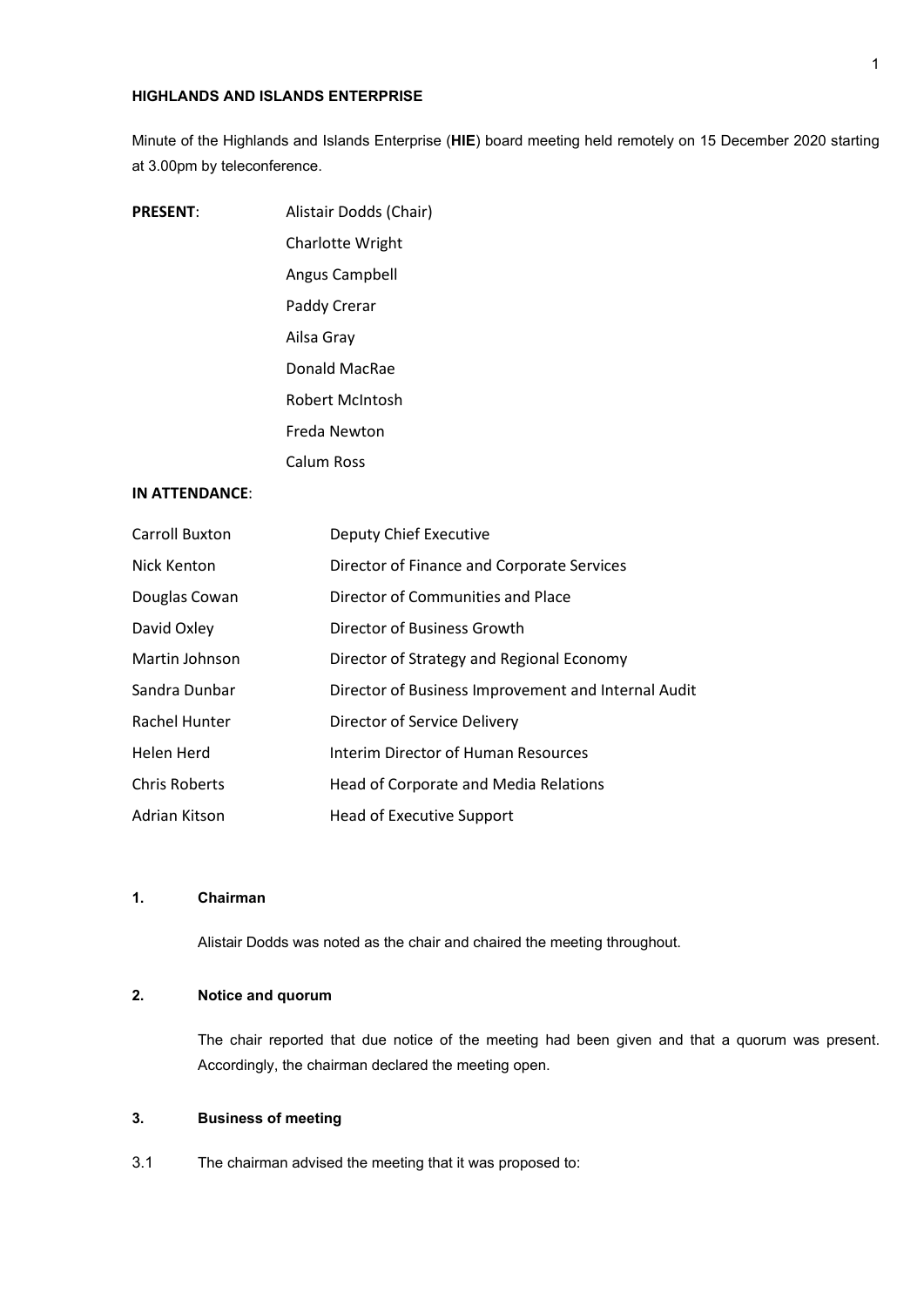- 3.1.1 update and confirm the authorities of the existing authorised signatories of HIE; and
- 3.1.2 pass a resolution of the Board to update and confirm the position regarding the appointment and termination of authorised signatories.

#### **4. Resolution**

- 4.1 The chair advised that, in accordance with paragraph 5(2) of Schedule 2 of the Requirement of Writings (Scotland) Act 1995 (as amended) amending the Enterprise and New Towns (Scotland) Act 1990, for the purposes of executing documentation on behalf of HIE and for all other relevant purposes, any member, secretary or authorised signatory can execute documents on behalf of HIE, together with either the common seal or a witness, where required.
- 4.2 The chair noted that pursuant to paragraph 6 of Schedule 1 in the Enterprise and New Towns (Scotland) Act 1990 a member of HIE is:
	- 4.2.1 a person appointed by the Secretary of State (or Scottish Ministers, as the case may be, subject to amendment of the 1990 Act or agreement with Scottish Parliament, as the case may be, from time to time) and is on the Board of HIE; and
	- 4.2.2 the person who is for the time being the chief executive of HIE.
- 4.3 The chair further noted that on 14 June 2011 the Board had noted that the Director of Finance and Corporate Services had assumed the role of secretary and that that remained the case.
- 4.4 The chair advised that it was appropriate to update and confirm the authority of specified signatories to execute documentation on behalf of HIE or otherwise bind HIE and that such authority included that of Nick Kenton, Director of Finance and Corporate Services and secretary.
- 4.5 The following resolution was tabled at the meeting:

# *"IT IS RESOLVED BY THE BOARD THAT:*

- *1. The authorised signatories of HIE are the persons listed in the appendix to this Resolution.*
- *2. Recognising that such persons may require to bind HIE other than by signature, the authority of such persons shall extend to the authority to bind HIE by other means determined from time to time.*
- *3. Such authority shall be deemed to be effective in respective of each authorised signatory from the date noted beside their name in column (2) of the table in the appendix until such time as that person ceases to be employed by HIE, or such earlier time as determined by the Board.*
- *4. Any such authorised signatory shall be deemed to have authority to sign any document relating to any company or other corporate body in which HIE has an interest.*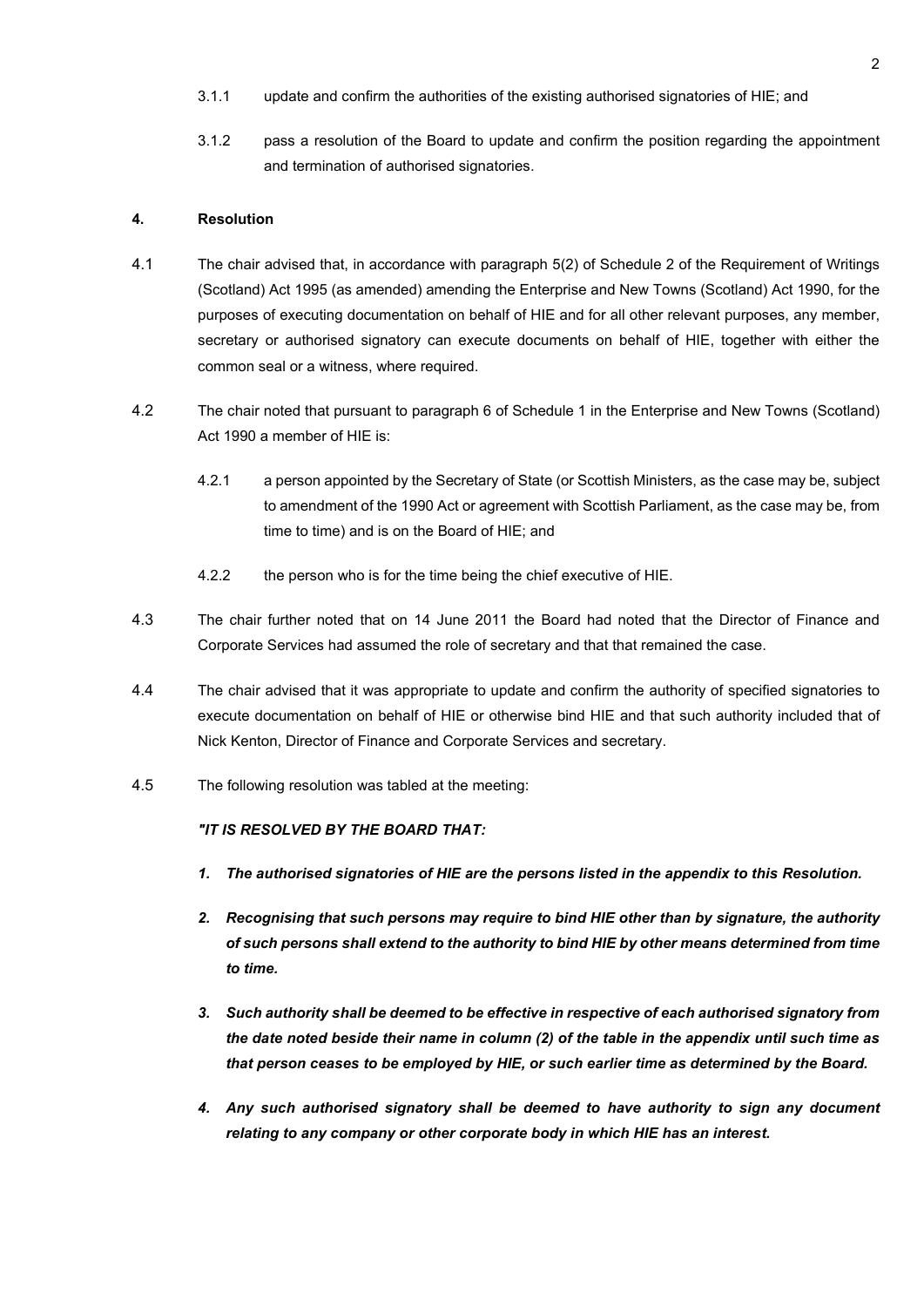- *5. Such other persons may be appointed as authorised signatories from time to time on this basis and such appointments may be varied or terminated as may be deemed to be appropriate.*
- *6. Any existing resolutions in respect of the appointment of authorised signatories shall be deemed to have been superseded on the passing of this Resolution."*

#### **5. Approval**

The chair noted that the Board unanimously approved the resolution and accordingly the requisite approval for the resolution had been granted and the secretary was instructed to obtain the insertion of a specimen signature from each authorised signatory in column (3) of the table in the appendix to the resolution.

#### **6. Close**

There was no further business and the chair declared the meeting closed.

Alistair Dodds Chair